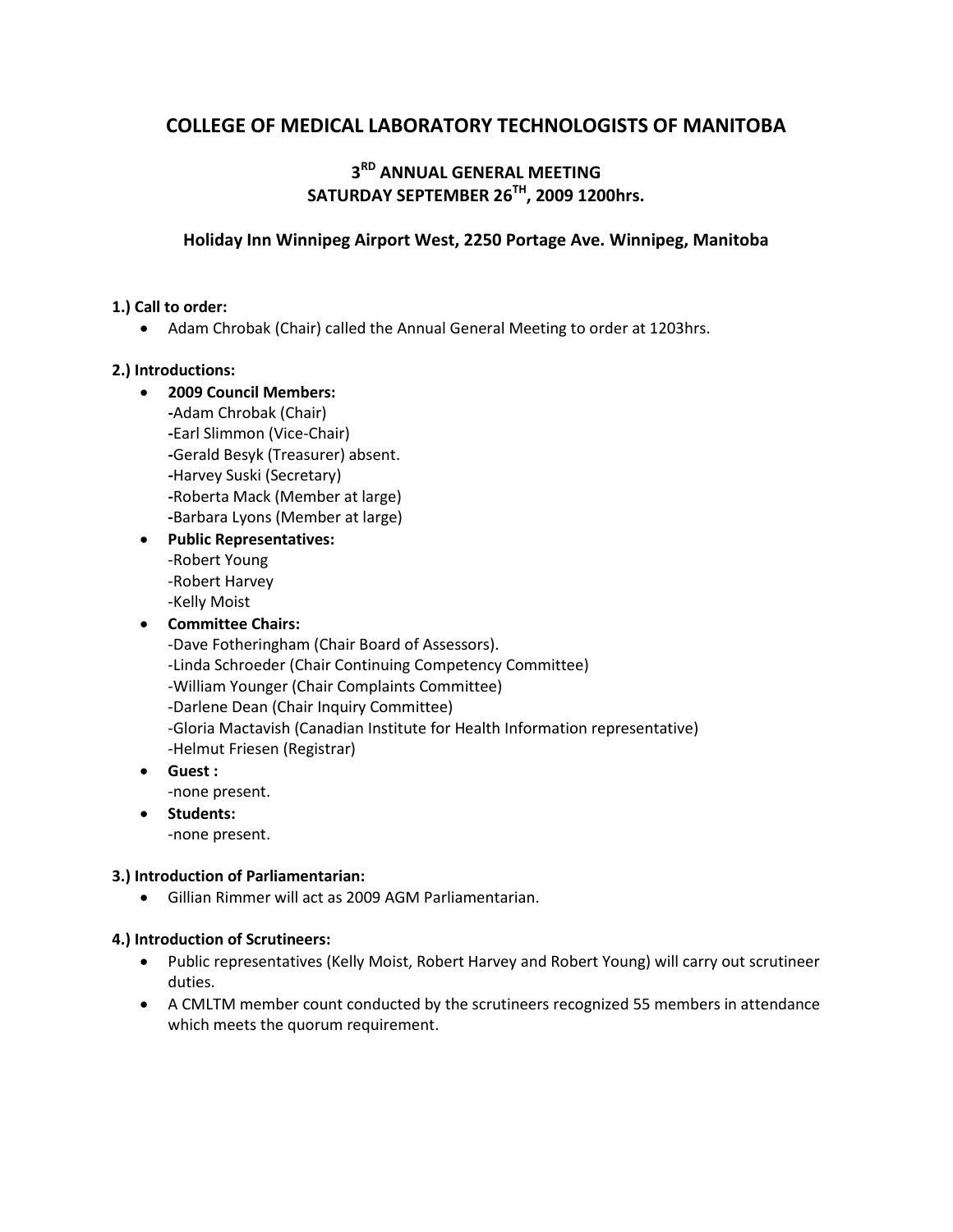## **5.) Chair's Address:**

• Adam Chrobak's address contained the following points: -Interim Council headed by Bob Jonuk set up the legal aspects of the College. Helmut Friesen assumed Bob Jonuk's responsibilities as the CMLTM registrar and moved the CMLTM progression by putting in place the foundations for the operation of the CMLTM. Now it is time for the CMLTM to progress to the next level.

-Helmut has retired from his Registrar position which becomes effective December  $31<sup>st</sup>$ , 2009, therefore the CMLTM is actively searching for a replacement.

-Effective January  $1^{st}$ , 2010 the College has instituted a \$500.00 fine for any MLT working without a valid license.

-There will be a considerable registration fee increase for 2011 to cover the projected increased costs for a new Registrar, increased Continuing Competency Committee costs, hiring of an office assistant, enhance the legal fund, setting up a newsletter, and increasing government demands.

## • **Meeting temporarily adjourned at 1306hrs to accommodate meal.**

## **6.) 2008 Annual General Meeting Minutes:**

• 2008 AGM minutes were approved by Council.

## **7.) 2008 Annual Report Questions:**

- Question by Kerilee Smith as to why Annual report was so fancy? Reply by Helmut Friesen noted cost difference of less than 10% when compared to plain white paper and the result is a professional document
- Question by Cindy Balfour as to how much 2011 registration fees will increase? Reply by Adam Chrobak stated Council is not sure of the amount at this time.

### **8.) Consideration of 2010 Budget:**

- Helmut Friesen stood in for Gerald Besyk and made the following report:
	- -Legal fund currently contains \$150,000.00.
	- -Mailing costs is \$3500.00 to \$5000.00 per mailing.
	- -Surplus funds available from previous budgets currently at \$53,000.00.
	- -Business and Council Meetings are costly but necessary to promote provincial participation.

Tricia VanDenakker suggested a Year to Date 2009 Financial Report would help members to understand the CMLTM present financial position. The Council agreed and will provide this for future AGM.

Question by Linda Sidorow as to whether CMLTM could do online mailings to reduce costs? Response by Helmut Friesen was that some mailings such as AGM are still necessary due to legal obligations.

Question by Marcia Tait as whether teleconferencing would make CMLTM activities more accessible? Adam Chrobak replied that costs and availability are prohibitive factors.

A member recount conducted by the scrutineers confirmed that there is now 60 members present due to late arrivals.

• **MOTION 09-23:** Linda Schroeder/Carol Green Be it moved that the proposed budget 2010 be accepted as presented. In Favour: 55, Opposed: 5, Abstained: 0, **CARRIED.**